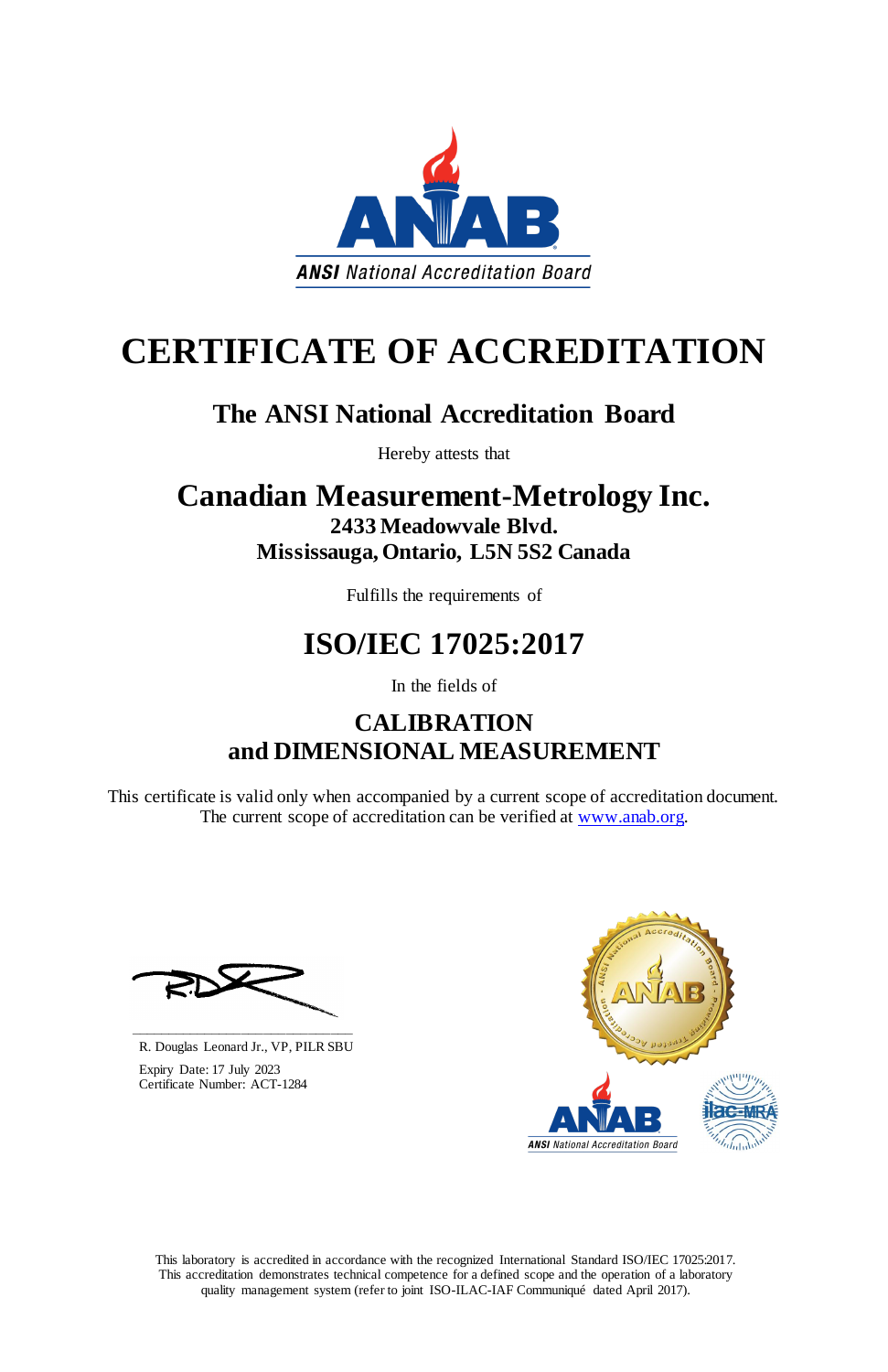

#### **SCOPE OF ACCREDITATION TO ISO/IEC 17025:2017**

#### **Canadian Measurement-Metrology Inc.**

2433 Meadowvale Blvd. Mississauga, Ontario, L5N 5S2 Canada Margot Wax 905-819-7878

#### **CALIBRATION & DIMENSIONAL MEASUREMENT**

Valid to: **July 17, 2023** Certificate Number: **ACT-1284** 

#### **CALIBRATION**

#### **Length – Dimensional Metrology**

| Parameter/Equipment                                                                          | <b>Range</b>                                | <b>Expanded Uncertainty of</b><br>Measurement $(+/-)$ | Reference Standard,<br>Method, and/or<br><b>Equipment</b>                   |
|----------------------------------------------------------------------------------------------|---------------------------------------------|-------------------------------------------------------|-----------------------------------------------------------------------------|
| <b>CMM</b><br>X, Y, Z Linear<br>Displacement Accuracy <sup>1,2</sup>                         | $(25 \text{ to } 2 \, 250) \text{ mm}$      | $(0.76 + 0.08L^2)$ µm                                 | <b>ASME B89.4.1B-</b><br>1997/2001 using Starrett-<br>Weber or MTI Step Bar |
|                                                                                              | $(25 to 6000)$ mm                           | $(0.01 + 0.45L + 0.04L^2)$ µm                         | <b>ASME B89.4.1B-</b><br>1997/2001 using Renishaw<br>Laser Interferometer   |
| <b>CMM</b><br>Length Measurement Error <sup>1,2</sup>                                        | $(25 \text{ to } 610) \text{ mm}$           | $(0.84 + 0.07L^2)$ µm                                 | ISO 10360.2:2009 using<br>Mitutoyo Step Bar                                 |
|                                                                                              | $(25 to 6000)$ mm                           | $(0.98 + 0.01L + 0.11L^2)$ µm                         | ISO 10360.2:2009 using<br>Renishaw Laser with Gage<br><b>Block</b>          |
| <b>CMM</b><br><b>Scanning Probing Error</b><br>$(THP)^1$                                     | Nominal Sphere Diameter:<br>$25 \text{ mm}$ | $0.73 \mu m$                                          | ISO 10360-4:2000 using<br>Precision Sphere                                  |
| <b>CMM</b><br>Single-stylus Probing Error <sup>1</sup><br>(Pftu and Pstu)                    | Nominal Sphere Diameter:<br>$25 \text{ mm}$ | $0.60 \,\mathrm{\upmu m}$                             | ISO 10360-5:2010 at 6.2<br>using Precision Sphere                           |
| <b>Optical/Contour Projectors</b><br>X, Y Linear Accuracy <sup>1,2</sup>                     | X, Y:<br>Up to 600 mm                       | $(1.2 + 0.02L + 0.22L^2)$ µm                          | <b>ASME B89.4.18</b><br>using Glass Scale                                   |
| <b>Optical/Vision Measuring</b><br><b>Systems</b><br>X, Y, Z Linear Accuracy <sup>1, 2</sup> | X, Y:<br>Up to 610 mm                       | $(0.81 + 0.12L^2)$ µm                                 | <b>Internal Calibration</b><br>Procedure using Optical<br><b>Grid Plate</b> |
|                                                                                              | Z:<br>Up to 102 mm                          | $(2.4 + 0.43L^2)$ µm                                  | <b>Internal Calibration</b><br>Procedure using Optical<br>Step Gage         |

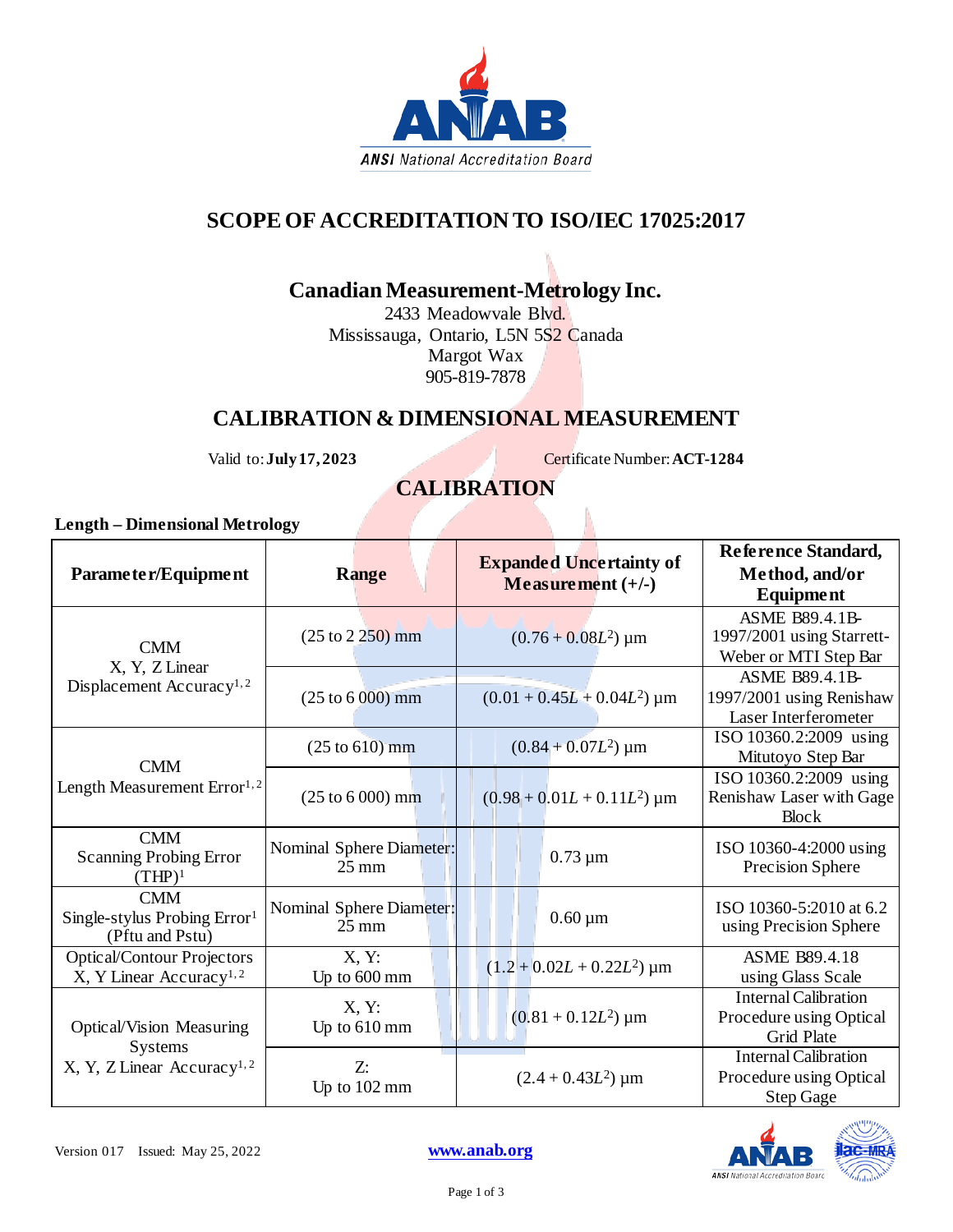

#### **Length – Dimensional Metrology**

| Parameter/Equipment                                                   | Range                      | <b>Expanded Uncertainty of</b><br>Measurement $(+/-)$ | Reference Standard,<br>Method, and/or<br>Equipment                                      |
|-----------------------------------------------------------------------|----------------------------|-------------------------------------------------------|-----------------------------------------------------------------------------------------|
| Articulated Arm CMM<br>(AACMM)<br>Volumetric Performance <sup>2</sup> | Up to $1210 \,\mathrm{mm}$ | $(3.3 + 0.44L + 1.6L^2)$ µm                           | ASME B89.4.22, except<br><b>Effective Diameter using</b><br><b>Test Length Standard</b> |
| Length Standard for<br>AACMM <sup>2</sup>                             | Up to $1210 \text{ mm}$    | $(2.4 + 0.52L + 1.4L^2)$ µm                           | <b>Internal Calibration</b><br>procedure using CMM                                      |

#### **DIMENSIONAL MEASUREMENT**

| 3 Dimensional                                |                                                                           |                                                       |                                                                                                                                                  |  |  |
|----------------------------------------------|---------------------------------------------------------------------------|-------------------------------------------------------|--------------------------------------------------------------------------------------------------------------------------------------------------|--|--|
| Parameter/Equipment                          | Range                                                                     | <b>Expanded Uncertainty of</b><br>Measurement $(+/-)$ | Reference Standard,<br>Method, and/or<br><b>Equipment</b>                                                                                        |  |  |
| <b>Dimensional Measurement</b><br>$3D^2$     | $X = Up$ to 1 200 mm<br>$Y = Up to 3000 mm$<br>$Z = Up$ to 1 000 mm       | $(4.3 + 0.70L + 2.3L^2)$ µm                           | <b>Coordinate Measuring</b><br>Machine and Software<br>utilized as Reference<br><b>Standard for Dimensional</b><br>Measurement                   |  |  |
|                                              | $X = Up to 1500 mm$<br>$Y = Up to 2200 mm$<br>$Z = Up$ to 1 000 mm        | $(5.3 + 0.09L + 1.0L^2)$ µm                           |                                                                                                                                                  |  |  |
|                                              | $X = Up to 2000 mm$<br>$Y = Up to 5100 mm$<br>$Z = Up$ to 1.500 mm        | $(17 + 0.23L + 2.8L^2)$ µm                            |                                                                                                                                                  |  |  |
|                                              | $X = Up to 1200 mm$<br>$Y = Up to 2200 mm$<br>$Z = Up$ to 1 000 mm        | $(4.8 + 0.11L + 1.0L^2)$ µm                           |                                                                                                                                                  |  |  |
|                                              | $X = Up$ to 700 mm<br>$Y = Up$ to 1 000 mm<br>$Z = Up$ to 700 mm          | $(3.7 + 0.21L + 1.2L^2)$ µm                           |                                                                                                                                                  |  |  |
| <b>Dimensional Measurement</b><br>$3D^{1,2}$ | <b>Measuring Envelopes</b><br>$(1.2 \text{ to } 3.6) \text{ m}$           | $(45 + 0.19L^2)$ µm                                   | Articulated Arm CMM and<br>Software utilized as<br>Reference Standard for<br><b>Dimensional Measurement</b>                                      |  |  |
|                                              | <b>Absolute Distance</b><br>Measurement (ADM)<br>Range $(1 to 40)$ m      | $(18 + 0.04L + 1.3L^2)$ µm                            | LTD800 Leica Laser Tracker<br>with Corner Cube Reflector<br>and Software utilized as<br>Reference Standard for<br><b>Dimensional Measurement</b> |  |  |
|                                              | Measurement of<br>2 500 mm Spatial Length<br>from Distance<br>(1 to 10) m | $(44 + 0.54L^2)$ µm                                   | LTD800 Leica Laser Tracker<br>with Leica T-Probe and<br>Software utilized as<br>Reference Standard for<br><b>Dimensional Measurement</b>         |  |  |